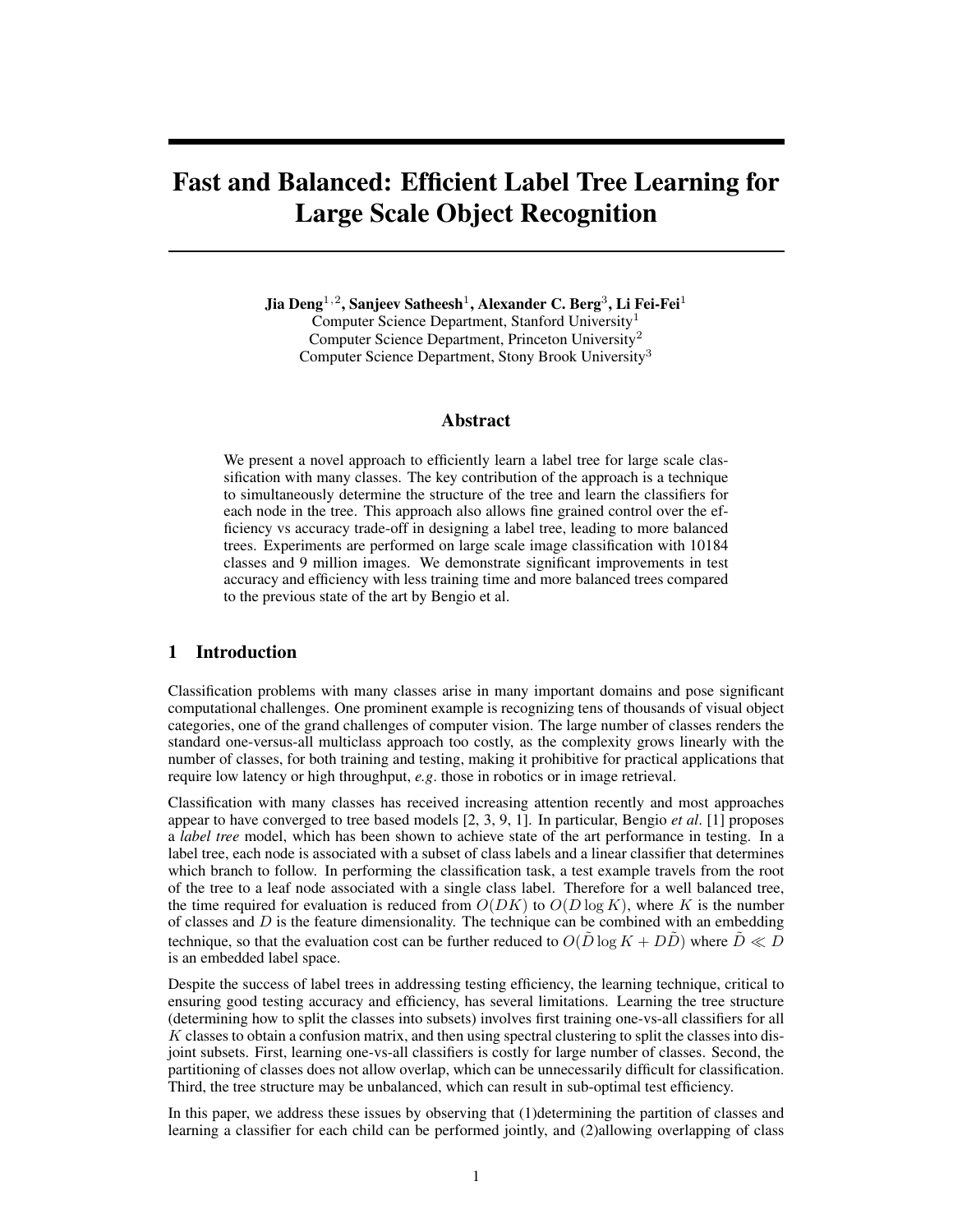labels among children leads to an efficient optimization that also enables precise control of the accuracy vs efficiency trade-off, which can in turn guarantee balanced trees. This leads to a novel label tree learning technique that is more efficient and effective. Specifically, we eliminate the onevs-all training step while improving both efficiency *and* accuracy in testing.

# 2 Related Work

Our approach is directly motivated by the label tree embedding technique proposed by Bengio *et al*. in [1], which is among the few approaches that address sublinear testing cost for multi-class classification problems with a large number of classes and has been shown to outperform alternative approaches including Filter Tree [2] and Conditional Probability Tree(CPT) [3]. Our contribution is a new technique to achieve more efficient and effective learning for label trees. For a comprehensive discussion on multi-class classification techniques, we refer the reader to [1].

Classifying a large number of object classes has received increasing attention in computer vision as datasets with many classes such as ImageNet [7] become available. One line of work is concerned with developing effective feature representations [13, 16, 15, 10] and achieving state of the art performances. Another direction of work, explores methods for exploiting the structure *between* object classes. In particular, it has been observed that object classes can be organized in a tree-like structure both semantically and visually [9, 11, 6], making tree based approaches especially attractive. Our work follows this direction, focusing on effective learning methods for building tree models.

Our framework of explicitly controlling accuracy or efficiency is connected to Weiss *et al*.'s work [14] on building a cascade of graphical models with increasing complexity for structured prediction. Our work differs in that we reduce the *label* space instead of the model space.

## 3 Label Tree and Label Tree Learning by Bengio *et al*.

Here we briefly review the label tree learning technique proposed by Bengio *et al*. and then discuss the limitations we attempt to address.

A label tree is a tree  $T = (V, E)$  with nodes V and edges E. Each node  $r \in V$  is associated with a set of class labels  $\kappa(r) \subseteq \{1, \ldots, K\}$ . Let  $\sigma(r) \subset V$  be the its set of children. For each child c, there is a linear classifier  $w_c \in \mathbb{R}^D$  and we require that its label set is a subset of its parent's, that is,  $\kappa(c) \subseteq \kappa(r)$ ,  $\forall c \in \sigma(r)$ .

To make a prediction given an input  $x \in \mathbb{R}^D$ , we use Algorithm 1. We travel from the root until we reach a leaf node, at each node following the child that has the largest classifier score. There is a slight difference than the algorithm in [1] in that the leaf node is not required to have only one class label. If there is more than one label, an arbitrary label from the set is predicted.

| <b>Algorithm 1</b> Predict the class of $x$ given the root node $r$                      |  |
|------------------------------------------------------------------------------------------|--|
| $s \leftarrow r$ .                                                                       |  |
| while $\sigma(s) \neq \emptyset$ do                                                      |  |
| $s \leftarrow \arg \max_{c \in \sigma(s)} w_c^T x$                                       |  |
| end while                                                                                |  |
| <b>return</b> an arbitrary $k \in \kappa(s)$ or <i>NULL</i> if $\kappa(s) = \emptyset$ . |  |

Learning the tree structure is a fundamentally hard problem because brute force search for the optimal combination of tree structure and classifier weights is intractable. Bengio *et al*. [1] instead propose to solve two subproblems: learning the tree structure and learning the classifier weights. To learn the tree structure,  $K$  one versus all classifiers are trained first to obtain a confusion matrix  $C \in \mathbb{R}^{K \times K}$  on a validation set. The class labels are then clustered into disjoint sets by spectral clustering with the confusion between classes as affinity measure. This procedure is applied recursively to build a complete tree. Given the tree structure, all classifier weights are then learned jointly to optimize the misclassification loss of the tree.

We first analyze the cost of learning by showing that training, with m examples, K classes and D dimensional feature, costs O(mDK). Assume optimistically that the optimization algorithm converges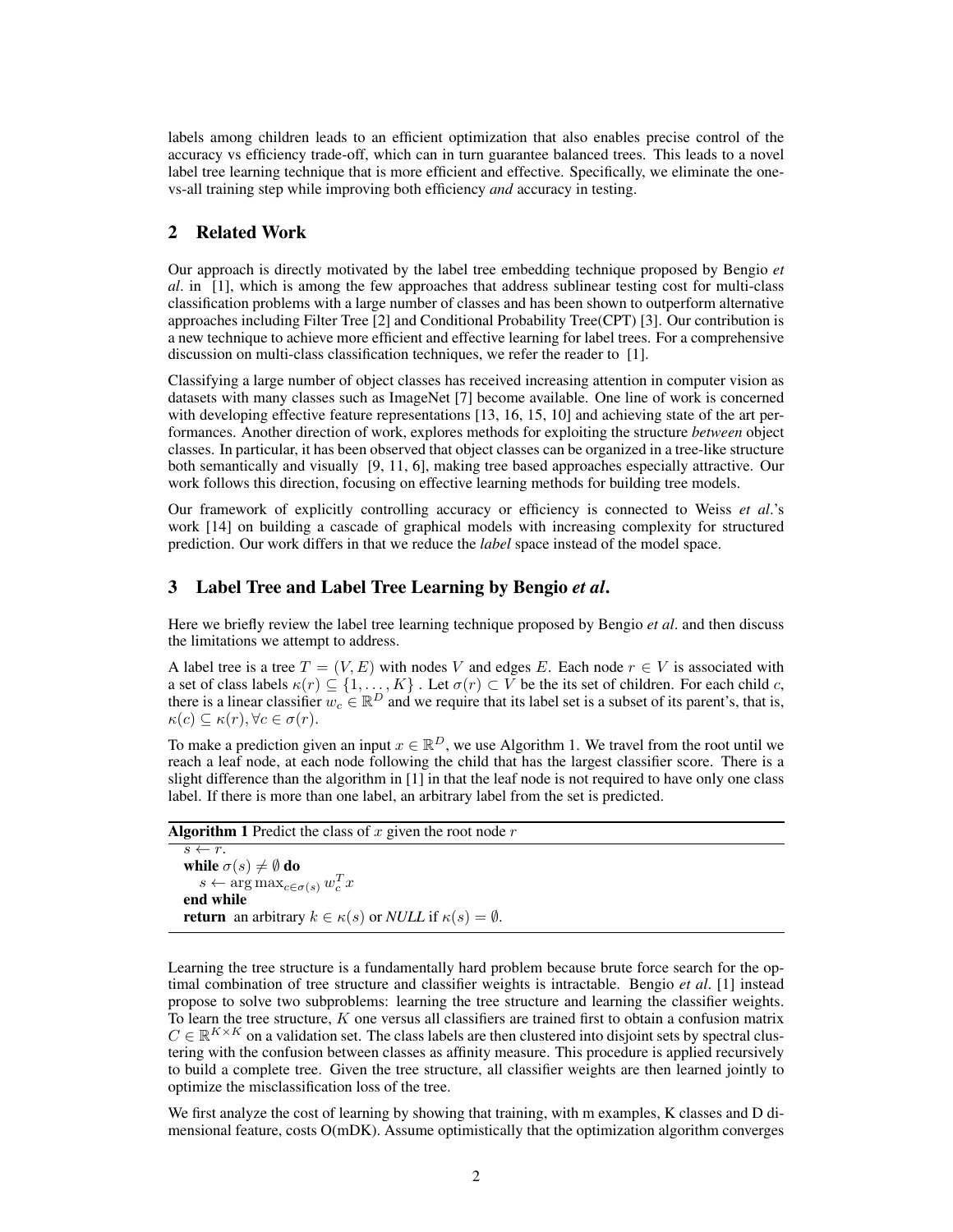after only one pass of the data and that we use first order methods that cost  $O(D)$  at each iteration, with feature dimensionality D. Therefore learning one versus all classifiers costs  $O(mDK)$ . Spectral clustering only depends on  $K$  and does not depend on  $D$  or  $m$ , and therefore its cost is negligible. In learning the classifier weights on the tree, each training example is affected by only the classifiers on its path, *i.e.*  $O(Q \log K)$  classifiers, where  $Q \ll K$  is the number of children for each node. Hence the training cost is  $O(mDQ \log K)$ . This analysis indicates that learning K one versus all classifiers dominates the cost. This is undesirable in large scale learning because with bounded time, accommodating a large number of classes entails using less expressive and lower dimensional features.

Moreover, spectral clustering only produces disjoint subsets. It can be difficult to learn a classifier for disjoint subsets when examples of certain classes cannot be reliably classified to one subset. If such mistakes are made at higher level of the tree, then it is impossible to recover later. Allowing overlap potentially yields more flexibility and avoids such errors. In addition, spectral clustering does not guarantee balanced clusters and thus cannot ensure a desired speedup. We seek a novel learning technique that overcomes these limitations.

# 4 New Label Tree Learning

To address the limitations, we start by considering simple and less expensive alternatives of generating the splits. For example, we can sub-sample the examples for one-vs-all training, or generate the splits randomly, or use a human constructed semantic hierarchy(*e.g*. WordNet [8]). However, as shown in [1], improperly partitioning the classes can greatly reduce testing accuracy and efficiency. To preserve accuracy, it is important to split the classes such that they can be easily separated. To gain efficiency, it is important to have balanced splits.

We therefore propose a new technique that jointly learns the splits and classifier weights. By tightly coupling the two, this approach eliminates the need of one-vs-all training and brings the total learning cost down to  $O(mDQ \log K)$ . By allowing overlapping splits and explicitly modeling the accuracy and efficiency trade-off, this approach also improves testing accuracy and efficiency.

Our approach processes one node of the tree a time, starting with the root node. It partitions the classes into a fixed number of child nodes and learns the classifier weights for each of the children. It then recursively repeats for each child.

In learning a tree model, accuracy and efficiency are inherently conflicting goals and some trade-off must be made. Therefore we pose the optimization problem as maximizing efficiency given a constraint on accuracy, *i.e*. requiring that the error rate cannot exceed a certain threshold. Alternatively one can also optimize accuracy given efficiency constraints. We will first describe the accuracy constrained optimization and then briefly discuss the efficiency constrained variant. In practice, one can choose between the two formulations depending on convenience.

For the rest of this section, we first express all the desiderata in one single optimization problem(Sec. 4.1), including defining the optimization variables(classifier weights and partitions), objectives(efficiency) and constraints(accuracy). Then in Sec. 4.2& 4.3 we show how to solve the main optimization by alternating between learning the classifier weights and determining the partitions. We then summarize the complete algorithm(Sec. 4.4) and conclude with an alternative formulation using efficiency constraints(Sec. 4.5).

### 4.1 Main optimization

Formally, let the current node r represent classes labels  $\kappa(r) = \{1, \ldots, K\}$  and let Q be the specified number of children we wish to follow. The goal is to determine: (1)a partition matrix  $\tilde{P} \in \{0,1\}^{Q \times K}$  that represents the assignment of classes to the children, *i.e.*  $P_{qk} = 1$  if class label k appear in child q and  $P_{qk} = 0$  otherwise; (2) the classifier weights  $w \in \mathbb{R}^{D \times Q}$ , where a column  $w_q$  is the classifier weights for child  $q \in \sigma(r)$ ,

We measure accuracy by examining whether an example is classified to the correct child, *i.e*. a child that includes its true class label. Let  $x \in \mathbb{R}^D$  be a training example and  $y \in \{1, ..., K\}$  be its true label. Let  $\hat{q} = \arg \max_{q \in \sigma(r)} w_q^T x$  be the child that x follows. Given  $w, P, x, y$ , the classification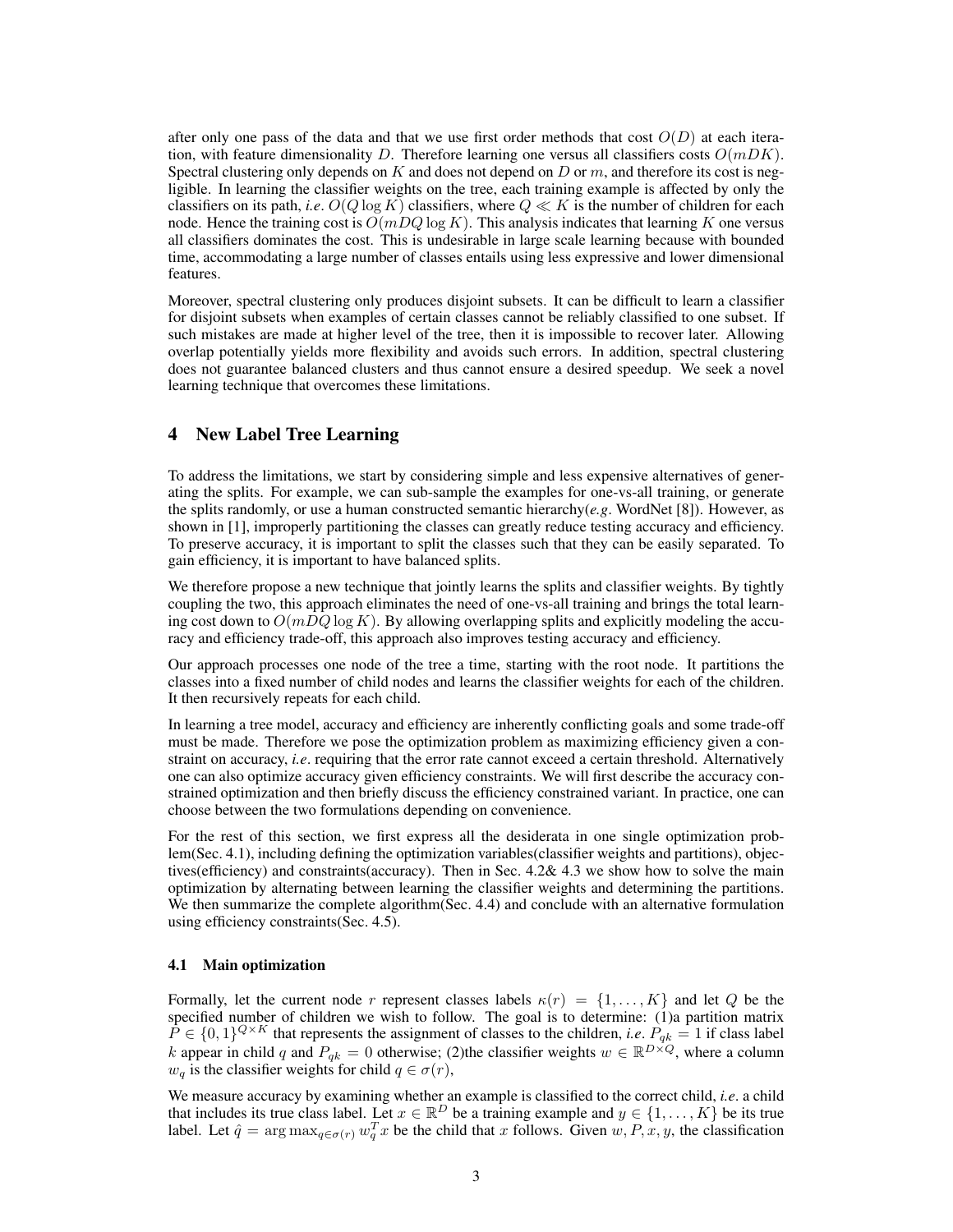loss at the current node  $r$  is then

$$
L(w, x, y, P) = 1 - P(\hat{q}, y).
$$
\n(1)

Note that the final prediction of the example is made at a leaf node further down the tree, if the child to follow is not already a leaf node. Therefore  $L$  is a lower bound of the actual loss. It is thus important to achieve a smaller  $L$  because it could be a bottleneck of the final accuracy.

We measure efficiency by how fast the set of possible class labels shrinks. Efficiency is maximized when each child has a minimal number of class labels so that an unambiguous prediction can be made, otherwise we incur further cost for traveling down the tree. Given a test example, we define *ambiguity* as our efficiency measure, *i.e*. the size of label set of the child that the example follows, relative to its parent's size. Specifically, given w and  $P$ , the ambiguity for an example x is

$$
A(w, x, P) = \frac{1}{K} \sum_{k=1}^{K} P(\hat{q}, k).
$$
 (2)

Note that  $A \in [0, 1]$ . A perfectly balanced K-nary tree would result in an ambiguity of  $1/K$  for all examples at each node.

One important note is that the classification loss(accuracy) and ambiguity(efficiency) measures as defined in Eqn. 1 and Eqn. 2 are *local* to the current node being considered in greedily building the tree. They serve as proxies to the *global* accuracy and efficiency of the entire tree. For the rest of this paper, we will omit the "local" and "global" qualifications if it is clear according to the context.

Let  $\epsilon > 0$  be the maximum classification loss we are willing to tolerate. Given a training set  $(x_i, y_i)$ ,  $i = 1, \ldots, m$ , we seek to minimize the average ambiguity of all examples while keeping the classification loss below  $\epsilon$ , which leads to the following optimization problem:

OP1. Optimizing efficiency with accuracy constraints.

$$
\begin{aligned}\n\text{minimize} & \quad \frac{1}{m} \sum_{i=1}^{m} A(w, x_i, P) \\
\text{subject to} & \quad \frac{1}{m} \sum_{i=1}^{m} L(w, x_i, y_i, P) \le \epsilon \\
& P \in \{0, 1\}^{Q \times K}.\n\end{aligned}
$$

There are no further constraints on P other than that its entries are integers 0 and 1. We do not require that the children cover all the classes in the parent. It is legal that one class in the parent can be assigned to none of the children, in which case we give up on the training examples from the class. In doing so, we pay a price on accuracy, *i.e*. those examples will have a misclassification loss of 1. Therefore a partition  $P$  with all zeros is unlikely to be a good solution. We also allow overlap of label sets between children. If we cannot classify the examples from a class perfectly into one of the children, we allow them to go to more than one child. We pay a price on efficiency since we make less progress in eliminating possible class labels. This is different from the disjoint label sets in [1]. Overlapping label sets gives more flexibility and in fact leads to simpler optimization, as will become clear in Sec. 4.3.

Directly solving OP1 is intractable. However, with proper relaxation, we can alternate between optimizing over  $w$  and over  $P$  where each is a convex program.

#### 4.2 Learning classifier weights  $w$  given partitions  $P$

Observe that fixing  $P$  and optimizing over  $w$  is similar to learning a multi-class classifier except for the overlapping classes. We relax the loss  $L$  by a convex loss  $\tilde{L}$  similar to the hinge loss.

$$
\tilde{L}(w, x_i, y_i, P) = \max\{0, 1 + \max_{q \in A_i, r \in B_i} \{w_r^T x_i - w_q^T x_i\} \}
$$

where  $A_i = \{q | P_{q,y_i} = 1\}$  and  $B_i = \{r | P_{r,y_i} = 0\}$ . Here  $A_i$  is the set of children that contain class  $y_i$  and  $B_i$  is the rest of the children. The responses of the classifiers in  $A_i$  are encouraged to be bigger than those in  $B_i$ , otherwise the loss  $\tilde{L}$  increases. It is easily verifiable that  $\tilde{L}$  upperbounds L. We then obtain the following convex optimization problem.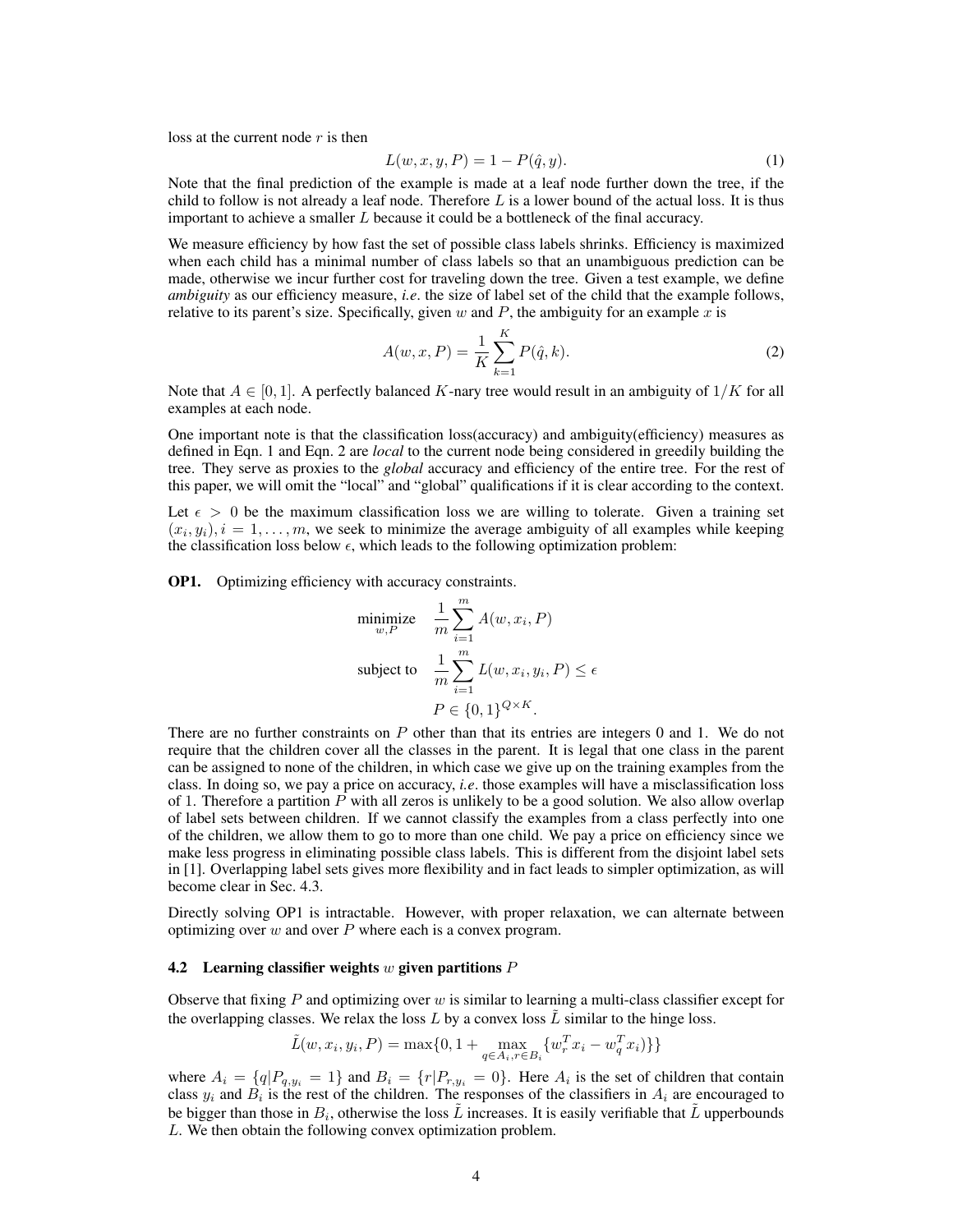**OP2.** Optimizing over  $w$  given  $P$ .

$$
\underset{w}{\text{minimize}} \quad \lambda \sum_{q=1}^{Q} \|w_q\|_2^2 + \frac{1}{m} \sum_{i=1}^{m} \tilde{L}(w, x_i, y_i, P)
$$

Note that here the objective is no longer the ambiguity A. This is because the influence of w on  $A$ is typically very small. When the partition  $P$  is fixed, w can lower  $A$  by classifying examples into the child with the smallest label set. However, the way  $w$  classifies examples is mostly constrained by the accuracy cap  $\epsilon$ , especially for small  $\epsilon$ . Empirically we also found that in optimizing L over w, A remains almost constant. Therefore for simplicity we assume that A is constant w.r.t w and the optimization becomes minimizing classification loss to move  $w$  to the feasible region. We also added a regularization term  $\sum_{q=1}^{Q} \|w_q\|_2^2$ .

#### 4.3 Determining partitions  $P$  given classifier weights  $w$

If we fix  $w$  and optimize over  $P$ , rearranging terms gives the following integer program.

OP3. Optimizing over P.

minimize 
$$
A(P) = \sum_{q,k} P_{qk} \frac{1}{mK} \sum_{i=1}^{m} \mathbf{1}(\hat{q}_i = q)
$$
  
\nsubject to  $1 - \sum_{q,k} P_{qk} \frac{1}{m} \sum_{i=1}^{m} \mathbf{1}(\hat{q}_i = q \wedge y_i = k) \le \epsilon$   
\n $P_{qk} \in \{0, 1\}, \forall q, k.$ 

Integer programming in general is NP-hard. However, for this integer program, we can solve it by relaxing it to a linear program and then taking the ceiling of the solution. We show that this solution is in fact near optimal by showing that the number of non-integers can be very few, due to the fact that the LP has few constraints other than that the variables lie in  $[0, 1]$  and most of the  $[0, 1]$  constraints will be active. Specifically we use Lemma 4.1 (proof in supplementary materials) to bound the rounded LP solution in Theorem 4.2.

Lemma 4.1. *For LP problem*

$$
\begin{array}{ll}\text{minimize} & c^T x\\ \text{subject to} & Ax \leq b\\ & 0 < x < 1, \end{array}
$$

where  $A \in \mathbb{R}^{m \times n}$ ,  $m \langle n, r \rangle$  it is feasible, then there exists an optimal solution with at most m *non-integer entries and such a solution can be found in polynomial time.*

**Theorem 4.2.** Let A<sup>∗</sup> be an optimal value of OP3. A solution P' can be computed within polynomial *time such that*  $A(P') \leq A^* + \frac{1}{K}$ *.* 

*Proof.* We relax OP3 to an LP by replacing the constraint  $P_{qk} \in \{0,1\}$ ,  $\forall q, k$  with  $P_{qk} \in$  $[0,1], \forall q, k.$  Apply Lemma 4.1 and we obtain an optimal solution  $P''$  of the LP with at most 1 non-integer. We take the ceiling of the fraction and obtain an integer solution  $P'$  to OP3. The value of the LP, a lower bound of  $A^*$ , increases by at most  $\frac{1}{K}$ , since  $\frac{1}{mK} \sum_{i=1}^m \mathbf{1}(\hat{q}_i = q) \leq \frac{1}{K}$ ,  $\forall q$ .

Note that the ambiguity is a quantity in  $[0, 1]$  and K is the number of classes. Therefore for large numbers of classes the rounded solution is almost optimal.

#### 4.4 Summary of algorithm

Now all ingredients are in place for an iterative algorithm to build the tree, except that we need to initialize the partition  $P$  or the weights w. We find that a random initialization of  $P$  works well in practice. Specifically, for each child, we randomly pick one class, without replacement, from the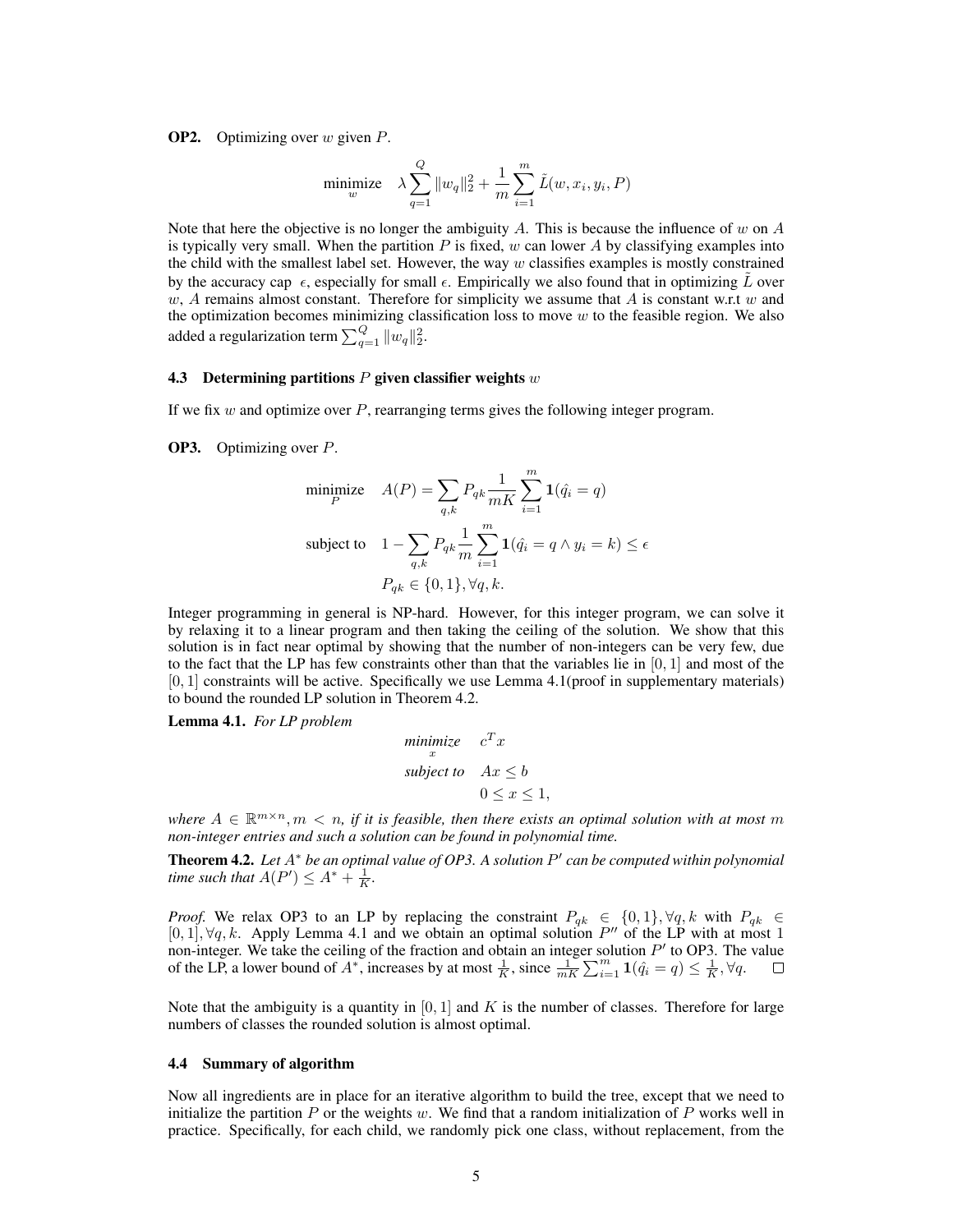label set of the parent. That is, for each row of P, randomly pick a column and set the column to 1. This is analogous to picking the cluster seeds in the K-means algorithm.

We summarize the algorithm for building one level of tree nodes in Algorithm 2. The procedure is applied recursively from the root. Note that each training example only affects classifiers on one path of the tree, hence the training cost is  $O(mD \log K)$  for a balanced tree.

**Algorithm 2** Grow a single node  $r$ 

**Input:**  $Q$ ,  $\epsilon$  and training examples classified into node r by its ancestors. Initialize P. For each child, randomly pick one class label from the parent, without replacement. for  $t = 1 \rightarrow T$  do Fix  $P$ , solve OP2 and update  $w$ . Fix w, solve OP3 and update  $P$ . end for

#### 4.5 Efficiency constrained formulations

As mentioned earlier, we can also optimize accuracy given explicit efficiency constraints. Let  $\delta$  be the maximum ambiguity we can tolerate. Let OP1', OP2', OP3' be the counterparts of OP1, OP2 and OP3. We obtain OP1' by replacing  $\epsilon$  with  $\delta$  and switching  $L(w, x_i, y_i, P)$  and  $A(w, x_i, p)$  in OP1. OP2' is the same as OP2 because we also treat  $A$  as constant and minimize the classification loss L unconstrained. OP3' can also be formulated in a straightforward manner, and solved nearly optimally by rounding from LP(Theorem 4.3).

**Theorem 4.3.** Let  $L^*$  be the optimal value of  $OP3'$ . A solution  $P'$  can be computed within polyno*mial time such that*  $L(P') \leq L^* + \max_k \psi_k$ , where  $\psi_k = \frac{1}{m} \sum_{i=1}^m \mathbf{1}(y_i = k)$ , is the percentage of *training examples from class* k*.*

*Proof.* We relax OP3' to an LP. Apply Lemma 4.1 and obtain an optimal solution  $P''$  with at most 1 non-integer. We take the floor of  $P''$  and obtain a feasible solution  $P'$  to  $OP3'$ . The value of the LP, a lower bound of  $L^*$ , increases by at most  $\max_k \psi_k$ , since  $\frac{1}{m} \sum_i \mathbf{1}(\hat{q}_i = q \wedge y_i = k) \leq$  $\frac{1}{m} \sum_{i=1}^{m} \mathbf{1}(y_i = k) \leq \max_k \psi_k, \forall k, q.$  $\Box$ 

For uniform distribution of examples among classes,  $\max_k \psi_k = 1/K$  and the rounded solution is near optimal for large  $K$ . If the distribution is highly skewed, for example, a heavy tail, then the rounding can give poor approximation. One simple workaround is to split the big classes into artificial subclasses or treat the classes in the tail as one big class, to "equalize" the distribution. Then the same learning techniques can be applied. In this paper we focus on the near uniform case and leave further discussion on the skewed case as future work.

## 5 Experiments

We use two datasets for evaluation: ILSVRC2010 [12] and ImageNet10K [6]. In ILSVRC2010, there are 1.2M images from 1k classes for training, 50k images for validation and 150k images for test. For each image in ILSVRC2010 we compute the LLC [13] feature with SIFT on a 10k codebook and use a two level spatial pyramid $(1x1$  and  $2x2$  grids) to obtain a 50k dimensional feature vector. In ImageNet10K, there are 9M images from 10184 classes. We use 50% for training, 25% for validation, and the rest 25% for testing. For ImageNet10K, We compute LLC similarly except that we use no spatial pyramid, obtaining a 10k dimensional feature vector.

We use parallel stochastic gradient descent(SGD) [17] for training. SGD is especially suited for large scale learning [4] where the learning is bounded by the time and the features can no longer fit into memory (the LLC features take 80G in sparse format). Parallelization makes it possible to use multiple CPUs to improves wall time.

We compare our algorithm with the original label tree learning method by Bengio *et al*. [1]. For both algorithms, we fix two parameters, the number of children  $Q$  for each node, and the maximum depth H of the tree. The depth of each node is defined as the maximum distance to the root(the root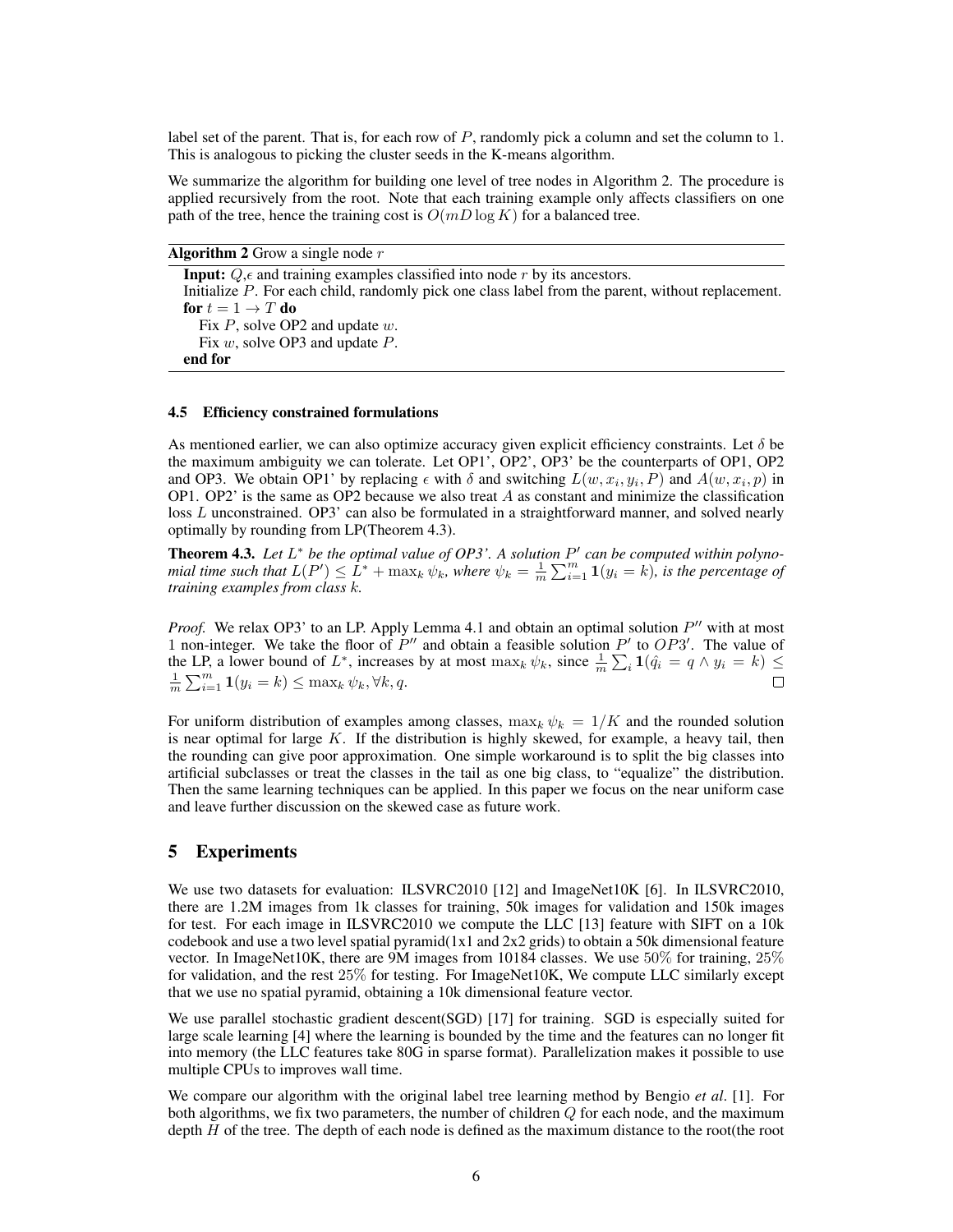|      | 132,2              |             | 10,3          |         |           | 16,4          |         |           | 101.2         |                   |           |                      |
|------|--------------------|-------------|---------------|---------|-----------|---------------|---------|-----------|---------------|-------------------|-----------|----------------------|
|      | $Acc\%$            | $\cup tr$   | $\omega_{te}$ | $Acc\%$ | $\cup tr$ | $\omega_{te}$ | $Acc\%$ | $\cup tr$ | $\omega_{te}$ | $Acc\%$           | $\cup$ tr | $\omega_{te}$        |
| Ours |                    | 259         | 10.3          | 8.92    | 104       | 18.2          | 5.62    | 50.2      | 21<br>J1.J    | 3.4               | 685       | $\mathbf{z}$<br>32.4 |
| л.   | n n<br><b>U.JJ</b> | 221<br>⊥ ∠ر | 10.3          | 5.99    | 193       | c<br>         | 5.88    | 250       | 0.22<br>ے ب   | n n<br>, <u>,</u> | 1191      | 22A<br>34.4          |

Table 1: Global accuracy(Acc), training  $cost(C_{tr})$ , and test speedup( $S_{te}$ ) on ILSVRC2010 1K classes  $(T_{32,2}, T_{10,3}, T_{6,4})$  and on ImageNet10K( $T_{101,2}$ ) classes. Training and test costs are measured as the average number of vector operations performed per example. Test speedup is the onevs-all test cost divided by the label tree test cost. Ours outperforms the Bengio *et al*. [1] approach by achieving comparable or better accuracy and efficiency, with less training cost, compared with the training cost for Bengio *et al*. [1] with the one-vs-all training cost excluded.

| Tree                      | 132.2  |      | $\tau$<br>110,3 |      |      | $\tau$<br>16.4 |      |      |      |      |
|---------------------------|--------|------|-----------------|------|------|----------------|------|------|------|------|
| Depth                     |        |      |                 |      |      |                |      |      |      |      |
| Classification $loss(\%)$ | Ours   | 49.9 | 76.1            | 34.6 | 52.6 | 71.2           | 30.0 | 48.8 | 55.9 | 64.4 |
|                           | Bengio | 76.6 | 64.8            | 62.8 | 53.7 | 65.3           | 56.2 | 34.8 | 37.3 | 65.8 |
|                           | Ours   | 6.49 |                 | 18.9 | 18.4 | 2.96           | 24.7 | 24.1 | 23.5 |      |
| Ambiguity(%)              | Bengio | 6.49 | 1.87            | 19.0 | 25.9 | 2.95           | 24.7 | 59.6 | 56.5 | 2.02 |

Table 2: Local classification loss(Eqn. 1) and ambiguity(Eqn. 2) measured at different depth levels for all trees on the ILSVRC2010 test set(1k classes). T6,<sup>4</sup> of Bengio *et al*. is less balanced(large ambiguity). Our trees are more balanced as efficiency is explicitly enforced by capping the ambiguity throughout all levels.

has depth 0). We require every internal node to split into Q children, with two exceptions: nodes at depth  $H - 1$ (parent of leaves) and nodes with fewer than Q classes. In both cases, we split the node fully, *i.e.* grow one child node per class. We use  $T_{Q,H}$  to denote a tree built with parameters  $Q$  and H. We set Q and H such that for a well balanced tree, the number of leaf nodes  $Q^H$  approximate the number of classes  $K$ .

We evaluate the *global* classification accuracy and computational cost in both training and test. The main costs of learning consist of two operations, evaluating the gradient and updating the weights, *i.e.* vector dot products and vector additions(possibly with scaling). We treat both operations as costing the same <sup>1</sup>. To measure the cost, we count the number of *vector* operations performed per training example. For instance, running SGD one-versus-all(either independent or single machine SVMs  $[5]$ ) for K classes costs 2K per example for going through data once, as in each iteration all K classifiers are evaluated against the feature vector(dot product) and updated(addition).

For both algorithms, we build three trees  $T_{32,2}$ ,  $T_{10,3}$ ,  $T_{6,4}$  for the ILSVRC2010 1k classes and build one tree T101,<sup>2</sup> for ImageNet10K classes. For the Bengio *et al*. method, we first train one-versus-all classifiers with one pass of parallel SGD. This results in a cost of 2000 per example for ISVRC2010 and 20368 for ImageNet10K. After forming the tree skeleton by spectral clustering using confusion matrix from the validation set, we learn the weights by solving a joint optimization(see [1]) with two passes of parallel SGD. For our method, we do three iterations in Algorithm 2. In each iteration, we do one pass of parallel SGD to solve OP3', such that the computation is comparable to that of Bengio *et al*. (excluding the one-versus-all training). We then solve OP3' on the validation set to update the partition. To set the efficiency constraint, we measure the average (local) ambiguity of the root node of the tree generated by the Bengio *et al*. approach, on the validation set. We use it as our ambiguity cap throughout our learning, in an attempt to produce a similarly structured tree.

We report the test results in Table 1. The results show that for all types of trees, our method achieves comparable or significantly better accuracy while achieving better speed-up with much less training cost, even after excluding the 1-versus-all training in Bengio *et al*.'s. It's worth noting that for the Bengio *et al.* approach,  $T_{6,4}$  fails to further speed-up testing compared to the other shallower trees. The reason is that at depth 1(one level down from root), the splits became highly imbalanced and does not shrink the class sets faster enough until the height limit is reached. This is revealed in Table 2, where we measure the average local ambiguity(Eq. 2) and classification loss(Eq. 1) at each depth on the test set to shed more light on the structure of the trees. Observe that our trees have

<sup>&</sup>lt;sup>1</sup>This is inconsequential as a vector addition always pairs with a dot product for all training in this paper.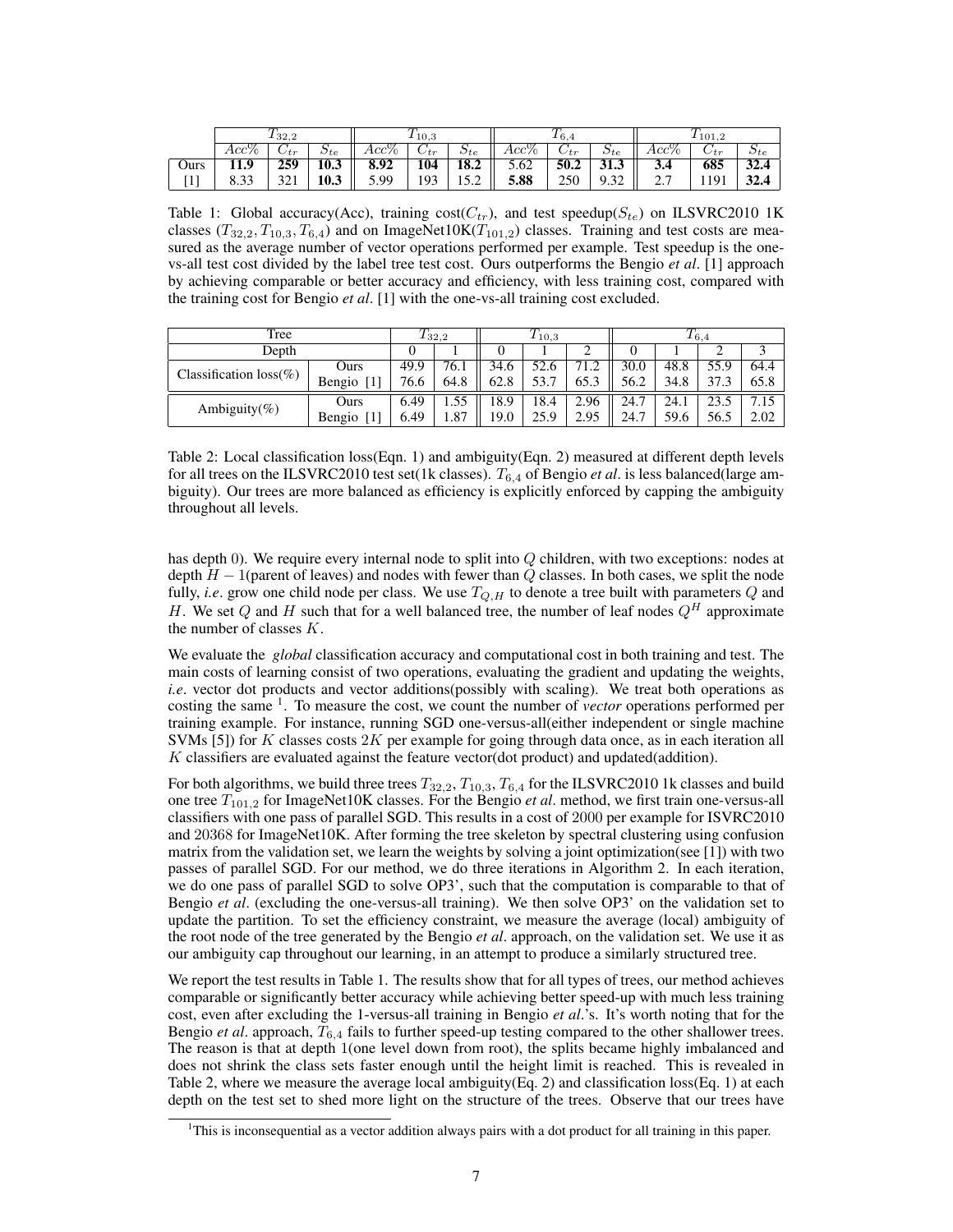| carnivore invertebrate flowers |               | шв            |             |
|--------------------------------|---------------|---------------|-------------|
|                                | $\cdots$<br>÷ | .<br>---<br>. | $\cdots$    |
| ---                            | .             | $\mathbf{r}$  | $\sim$<br>l |

Figure 1: Comparison of partition matrices ( $32 \times 1000$ ) of the root node of  $T_{32,2}$  for our approach(top) and the Bengio *et al*. approach(bottom). Each entry represents the membership of a class label(column) in a child(row). The columns are ordered by a depth first search of WordNet. Columns belonging to certain WordNet subtrees are marked by red boxes.



Figure 2: Paths of the tree  $T_{6,4}$  taken by two test examples. The class labels shown are randomly subsampled to fit into the space.

almost constant average ambiguity at each level, as enforced in learning. This shows an advantage of our algorithm since we are able to explicitly enforce balanced tree while in Bengio *et al*. [1] no such control is possible, although spectral clustering encourages balanced splits.

In Fig. 1, we visualize the partition matrices of the root of  $T_{32,2}$ , for both algorithms. The columns are ordered by a depth first search of the WordNet tree so that neighboring columns are likely to be semantic similar classes. We observe that for both methods, there is visible alignment of the WordNet ordering. We further illustrate the semantic alignment by showing with the paths of our  $T_{6,4}$  traveled by two test examples. Also observe that our partition is notably "noisier", despite that both partitions have the same average ambiguity. This is a result of overlapping partitions, which in fact improves accuracy(as shown in Table 2) because it avoids the mistakes made by forcing all examples of a class commit to one child.

Also note that Bengio *et al*. showed in [1] that optimizing the classifiers on the tree jointly is significantly better than independently training the classifiers for each node, as it encodes the dependency of the classifiers along a tree path. This does not contradict our results. Although we have no explicit joint learning of classifiers over the entire tree, we train the classifiers of each node using examples already filtered by classifiers of the ancestors, thus implicitly enforcing the dependency.

## 6 Conclusion

We have presented a novel approach to efficiently learn a label tree for large scale classification with many classes, allowing fine grained efficiency-accuracy tradeoff. Experimental results demonstrate more efficient trees at better accuracy with less training cost compared to previous work.

#### Acknowledgment

L. F-F is partially supported by an NSF CAREER grant (IIS-0845230), the DARPA CSSG grant, and a Google research award.